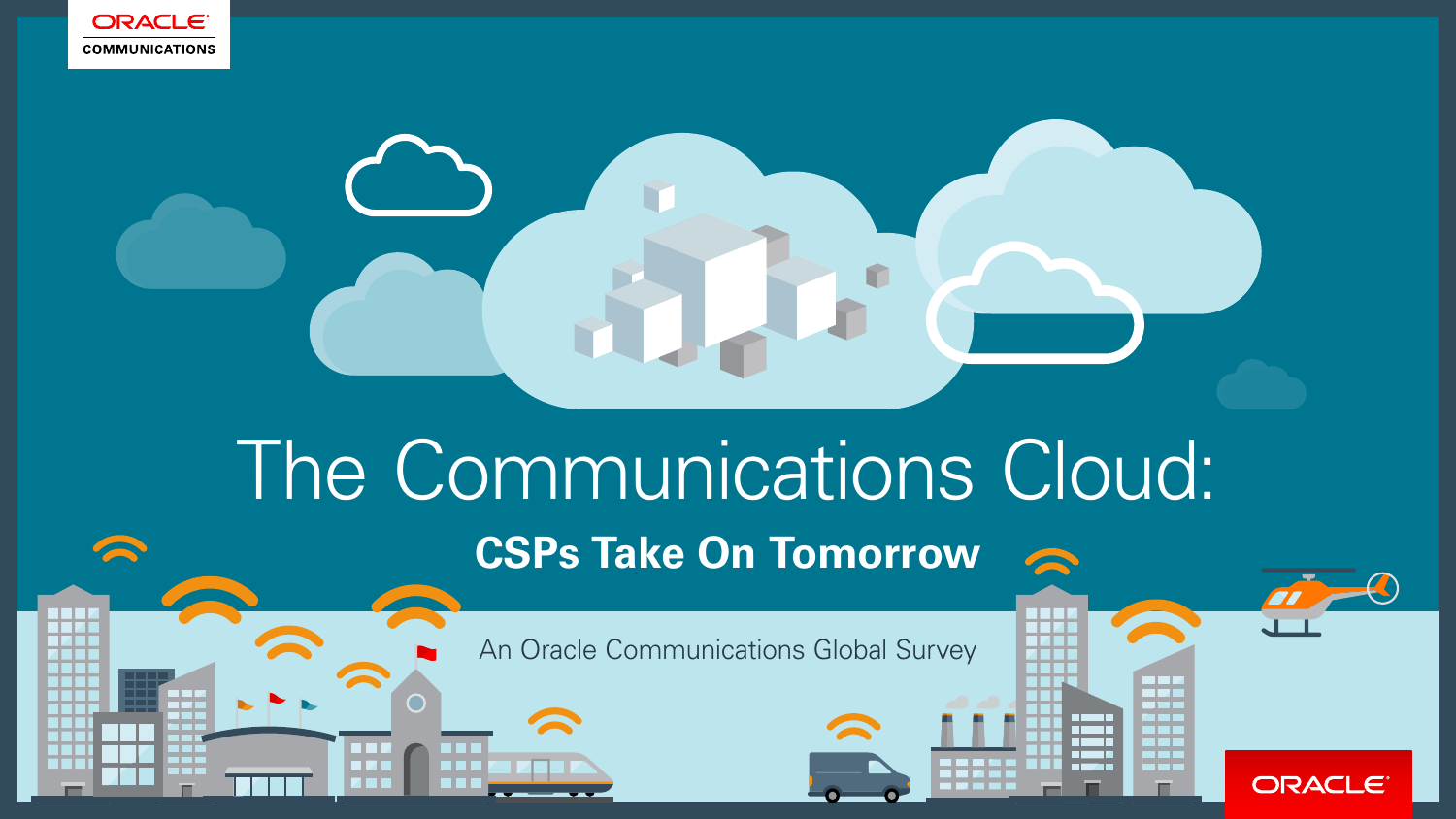# Introduction

Communications service providers (CSPs)\* are under attack from the competition and challenged by shifting customer demands, while aiming to monetize new opportunities and managing network growth.

\*Traditional telcos (incumbents and competitors), cable companies offering voice/data telecom services, wireless network operators, and mobile virtual network operators.

<sup>†</sup>For the purpose of this study, a communications cloud was defined as: "cloud service to which a service provider subscribes. Such a service, provided by a supplier, could be hosted in a public cloud or a private cloud, both of which could be extended to the service provider's premises and network. The service may contain network functions and/or operational technologies (OSS/BSS)."

Oracle's

presents findings from 137 individuals at CSPs around the world to understand how initiatives such as network function virtualization (NFV) and the communications cloud† might help them overcome challenges and harness market opportunities.

This is a challenging time.

Are advances in network technology helping?

What does all this mean? CSPs must be prepared to confront these challenges with shrinking budgets and increasing expectations.

# "The Communications Cloud: CSPs Take On Tomorrow"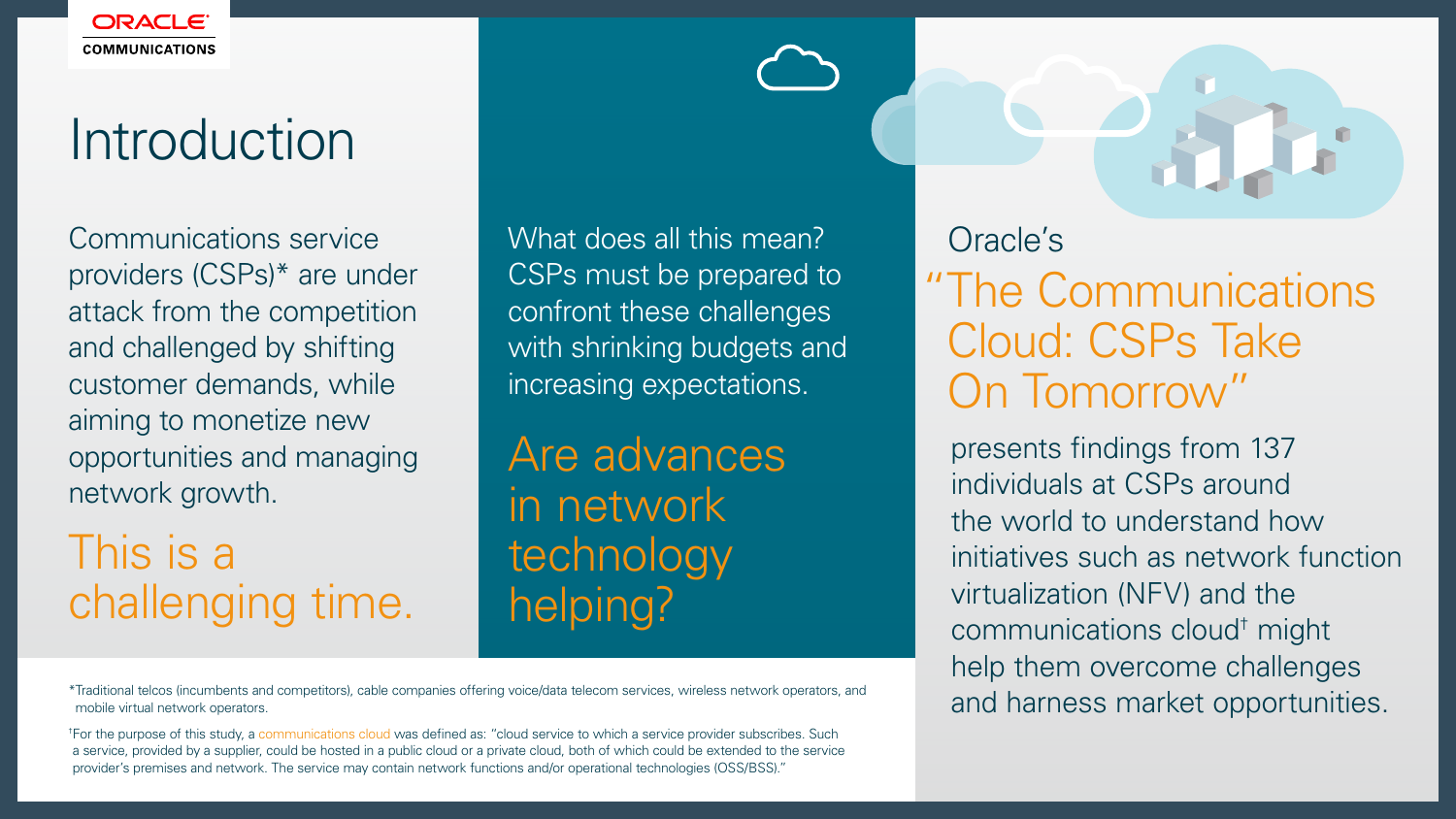

# State of the Industry

### CSPs look to the cloud:

**→ 71 percent of CSPs believe that a communications cloud** could simplify operations, speed time to market, and reduce overall effort. They believe cloud and NFV are the top opportunities to improve their competitive position.

Improving the customer experience and keeping up with the pace of technical changes are the top CSP challenges,

### A tough environment, and getting tougher:

 $\rightarrow$  Regardless of competitive market position, CSPs generally feel best prepared to handle technical challenges. About half feel ready to conquer customer experience (CX) issues.

- and becoming increasingly so.
- 

**→** While quality, cost, and reducing risk are important, more than half believe the most challenging communications cloud migration hurdles are nontechnical, and they think it's more important for a cloud partner to provide access to information/expertise in addition to technology than

- **→ 60 percent of CSPs claiming progress with** NFV believe that NFV will achieve many objectives in the next two years.
- $\rightarrow$  Objectives around cost reduction and time to market may take longer, but investments continue.



### Looking for more than just technology suppliers:

to have only the best technical capabilities.

### NFV adoption continues: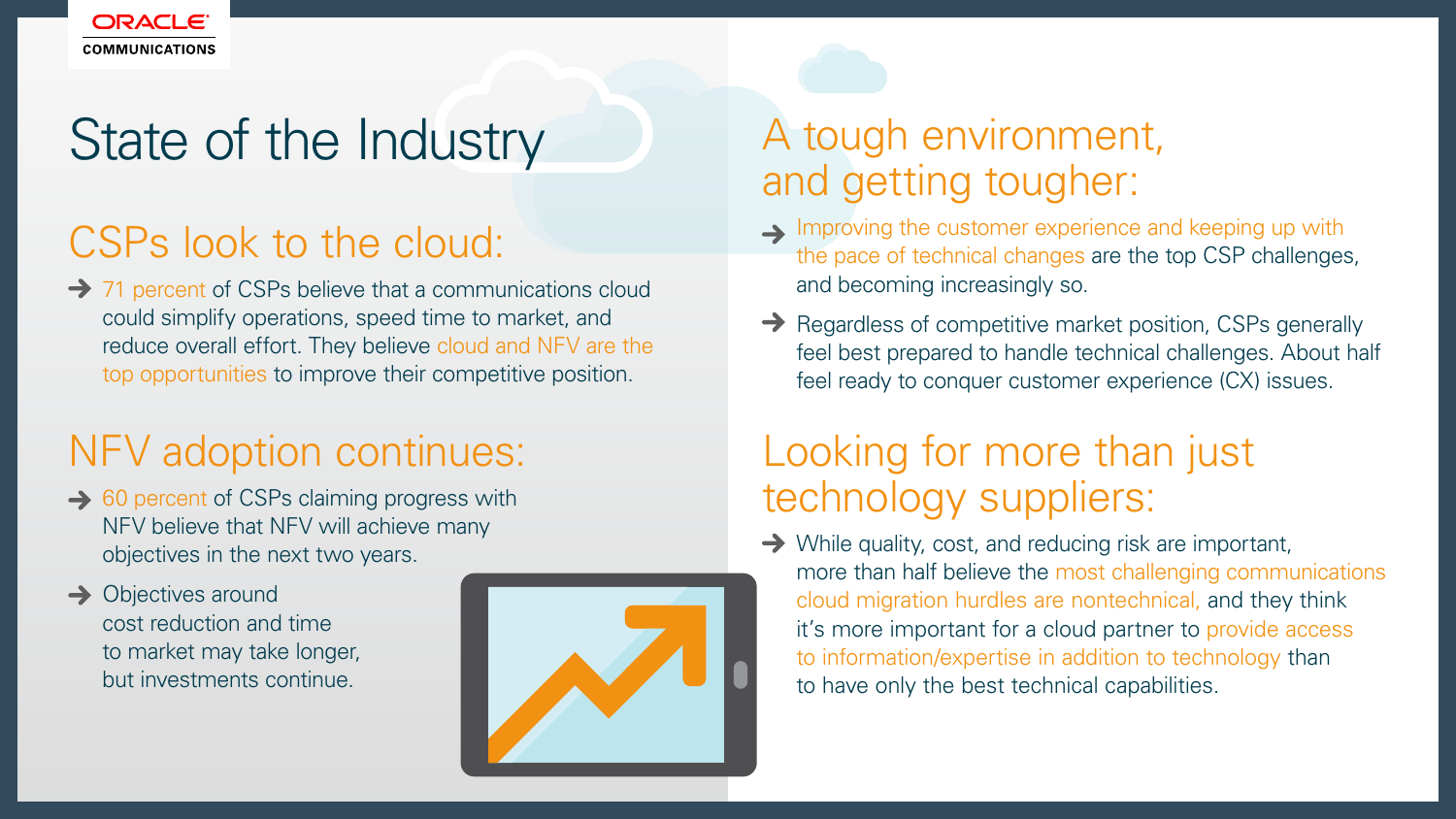

## Oracle conducted online surveys with 137 individuals at CSPs from across the globe.

### CSP Type Contact CSP Type CSP Type

Digital Service Provider  $4%$ 

- Fixed Line Operator 16%
- Mobile Operator 25%
- Mobile Virtual Network Operator/Mobile Virtual Network Enabler 3%
- - Cable/Multiple System **Operator** 10%
	- Converged Operator 42%





Q1: What type of communications service provider (CSP) do you work for?

Q3: Where is your company located?

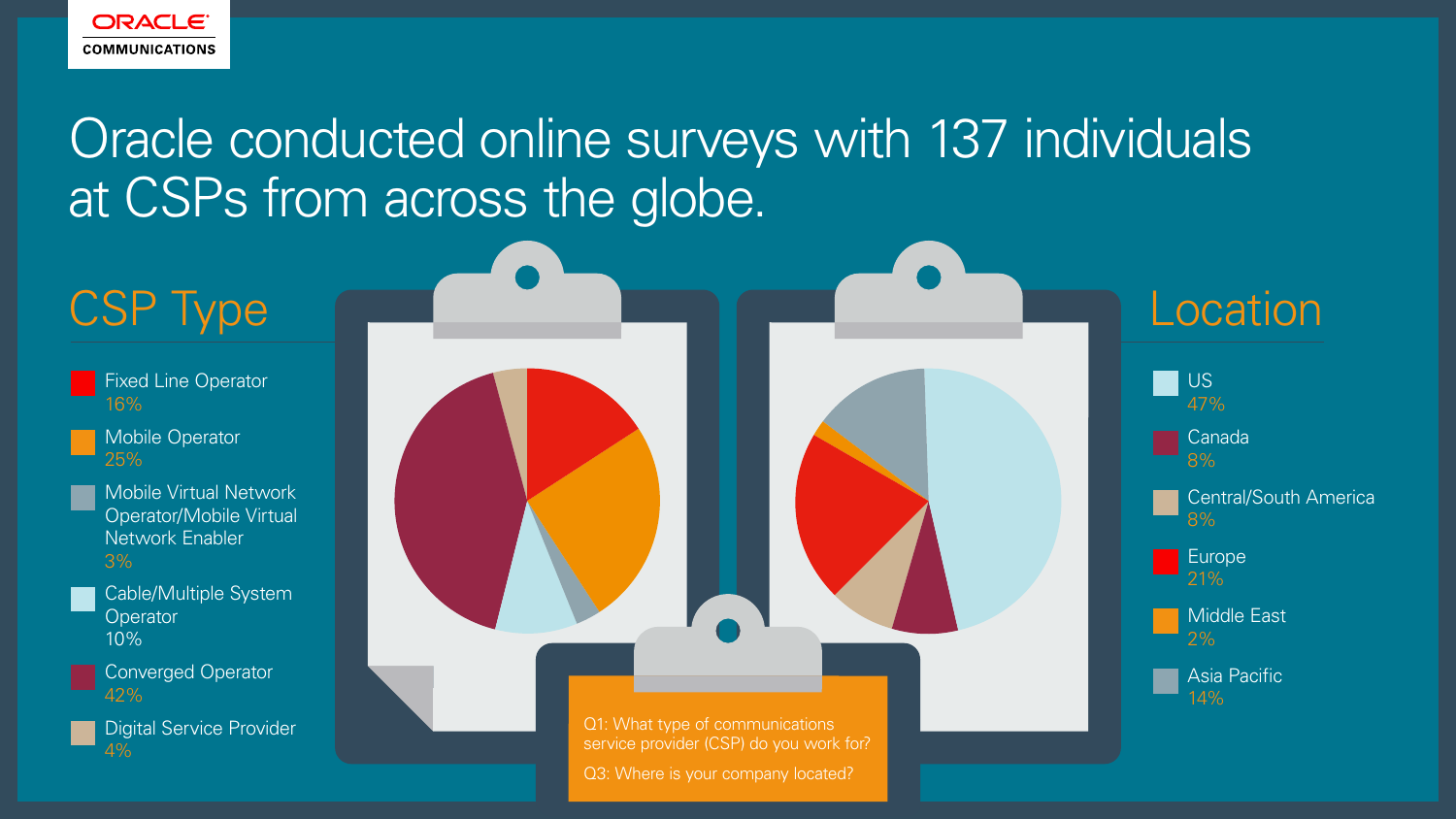### Q5: What is your company's annual revenue?

Q4: What is your main job function? (Technical Executive includes R&D/Technical Strategy; Engineering includes Network Planning/Engineering; Network/IT Ops includes Network Operations, IT/Data Center and Cloud)



## Respondents represented CSPs from across the revenue spectrum and job titles.

### Company Revenue 100 Job Titles

| Under US\$200 million                | $74\%$ |
|--------------------------------------|--------|
| US\$200 million to US\$1 billion 20% |        |
| US\$1 billion to US\$20 billion      | 26%    |
| More than US\$20 billion             | $30\%$ |

| <b>Corporate Leader</b>    | 14% |
|----------------------------|-----|
| <b>Technical Executive</b> | 20% |
| <b>Engineering</b>         | 26% |
| Network/IT Ops             | 25% |
| <b>Business/Other</b>      | 15% |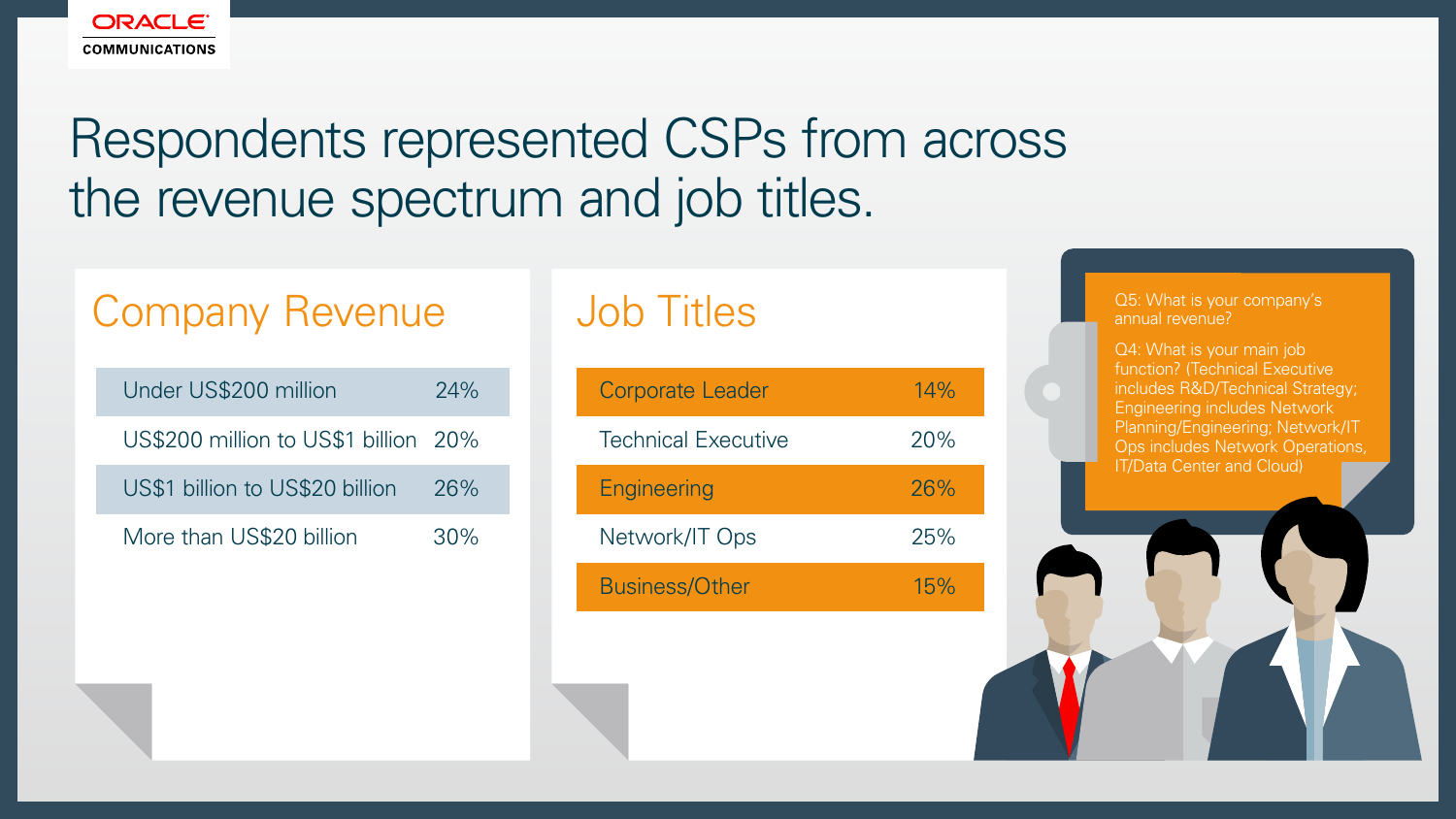

## CSPs believe they are largely not prepared to confront many of the biggest challenges facing their company.

Most important business challenges and level of preparedness to meet them:\*

> \* Rated themselves as 7 or below on a scale of 1 to 10, where 1 was not at all prepared and 10 was completely prepared.

| Challenges                                        | Challenge<br>Ranking | Preparedness<br>Ranking |
|---------------------------------------------------|----------------------|-------------------------|
| Improving the customer experience                 | #1                   | #3                      |
| Keeping up with the pace of technology            | #2                   | #2                      |
| Monetizing new service opportunities              | #3                   | #7                      |
| Managing network traffic changes and growth       | #4                   | #1                      |
| Responding to evolving subscriber preferences     | #5                   | #6                      |
| Interoperating suppliers, customers, and partners | #6                   | #4                      |
| Responding to new entrant competitors             | #7                   | #5                      |

Q7: Please rank the following business challenges for your company, in order of importance  $(1 = \text{most important})$ challenge).

Q8: On a scale of 1 to 10, where 10 is "completely prepared" and 1 is "not prepared at all," please rate your company's preparedness to meet the following business challenges.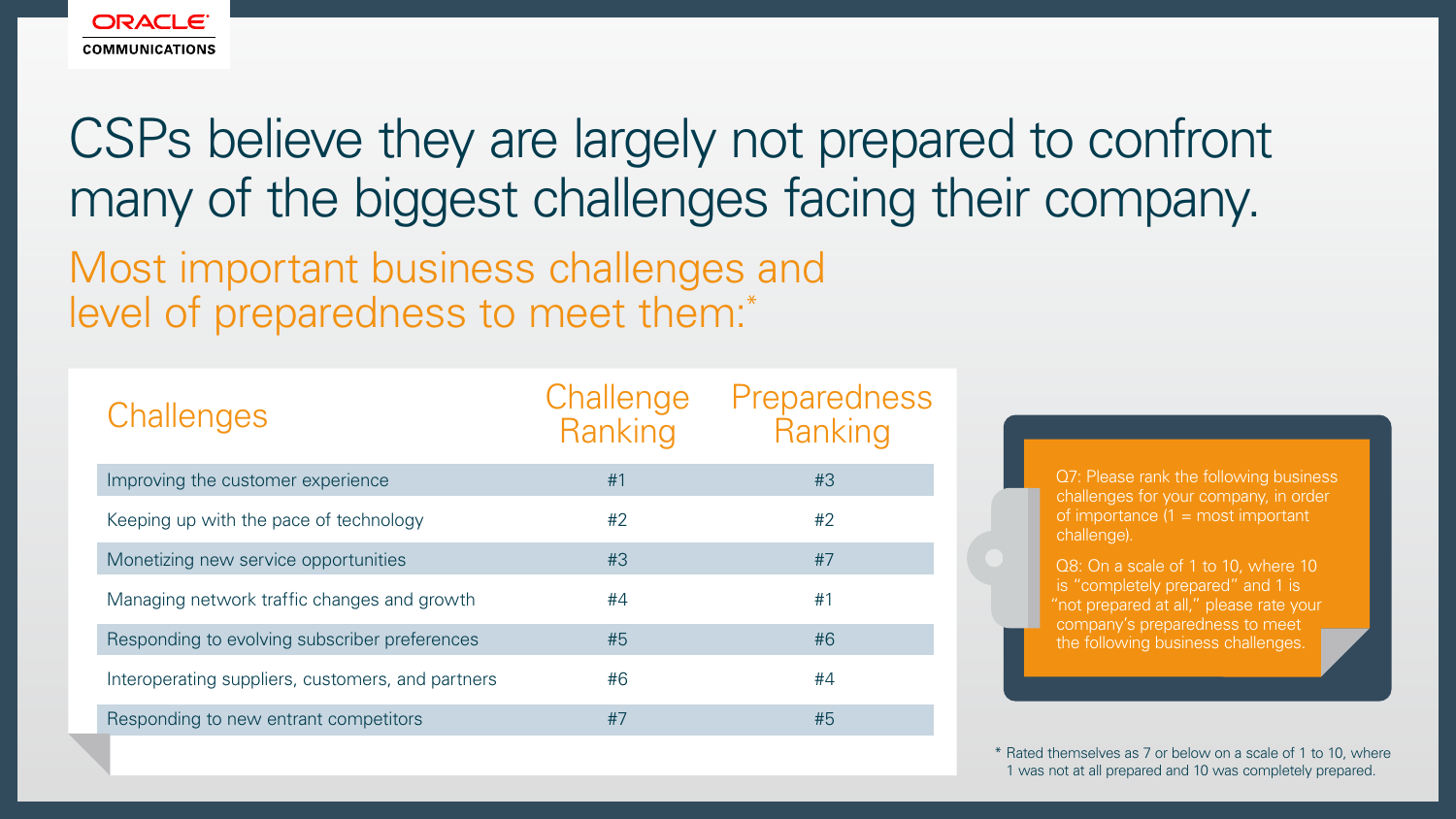\* Rated themselves as 8 to 10 on a scale of 1 to 10, where 1 was "not at all prepared" and 10 was "completely prepared."



## Market leaders say they are best equipped to conquer technology and competitive challenges, but the customer experience is a more level playing field. Feel very well prepared for business challenges:\*

Q8: On a scale of 1 to 10, where 10 is "completely prepared" and 1 is "not prepared at all," please rate your company's preparedness to meet the following business challenges.

Responding to new entrant competitors





Clear Market Leader

Share Market Leadership

Strong Competitor but Not a Leader

Not in a Market-Leading Position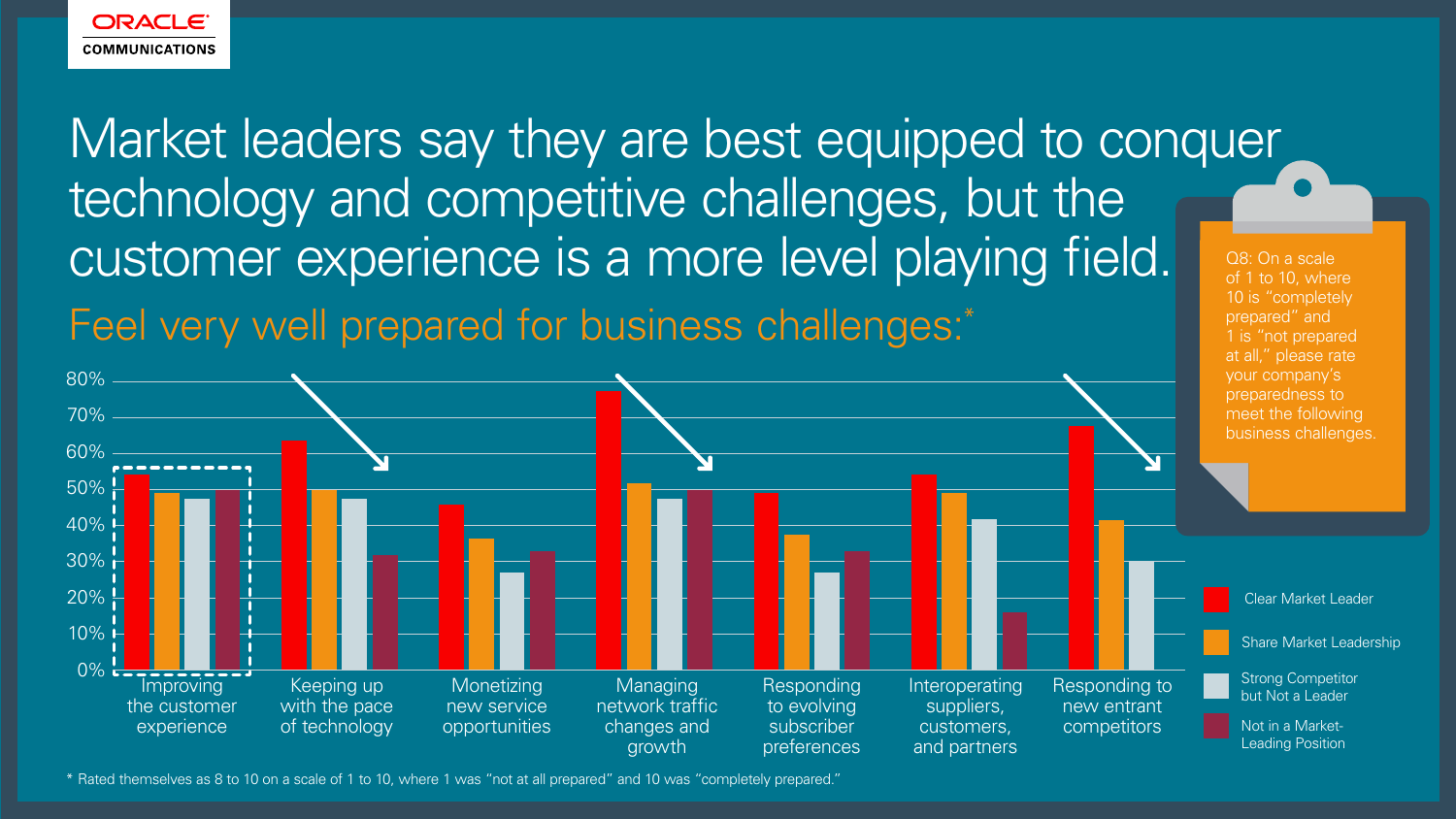

# CSPs see NFV and the cloud as their best bet to improve their competitive position. Opportunity to maintain or improve competitive position:

| Opportunities                                                   | Ranking |
|-----------------------------------------------------------------|---------|
| Implement an NFV (network function virtualization) architecture | #1      |
| Use a communications cloud service                              | #2      |
| Use business intelligence and analytics                         | #3      |
| Invest in omnichannel customer experience                       | #4      |
| Deploy agile Business Support System platforms                  | #5      |

Q9: Please rank the importance of the following potential opportunities for your company to maintain or improve its competitive position  $(1 = \text{most})$ important opportunity).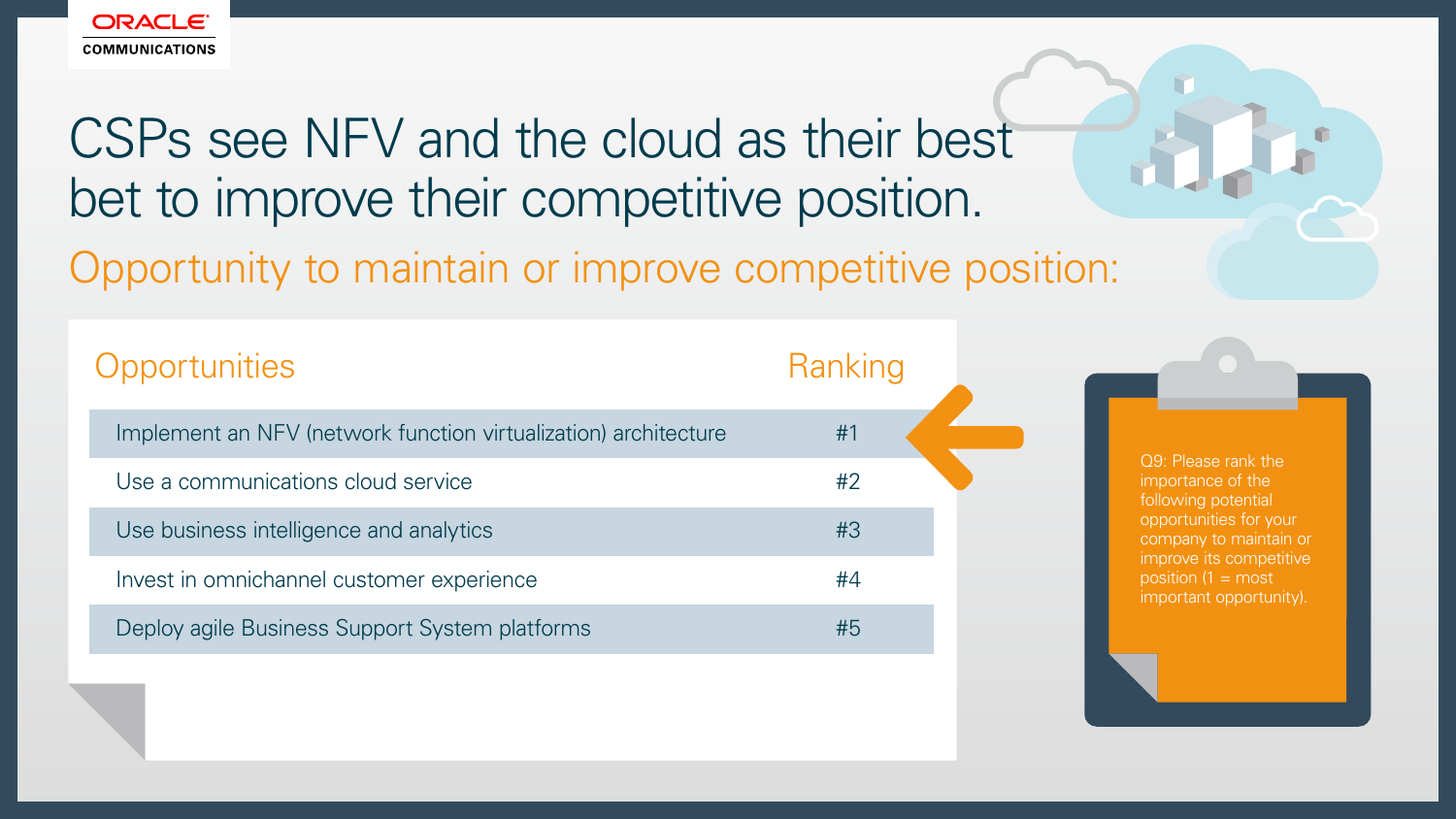

## 60 percent believe NFV will meet or exceed expectations in the next two years. Percentage of CSPs that believe NFV will meet objectives:\*



Q11: To what extent do you think industry initiatives related to NFV will meet industry expectations regarding the following benefits over the next two years?

\* "Will meet" includes those who selected "Will exceed expectations" or "Will meet expectations."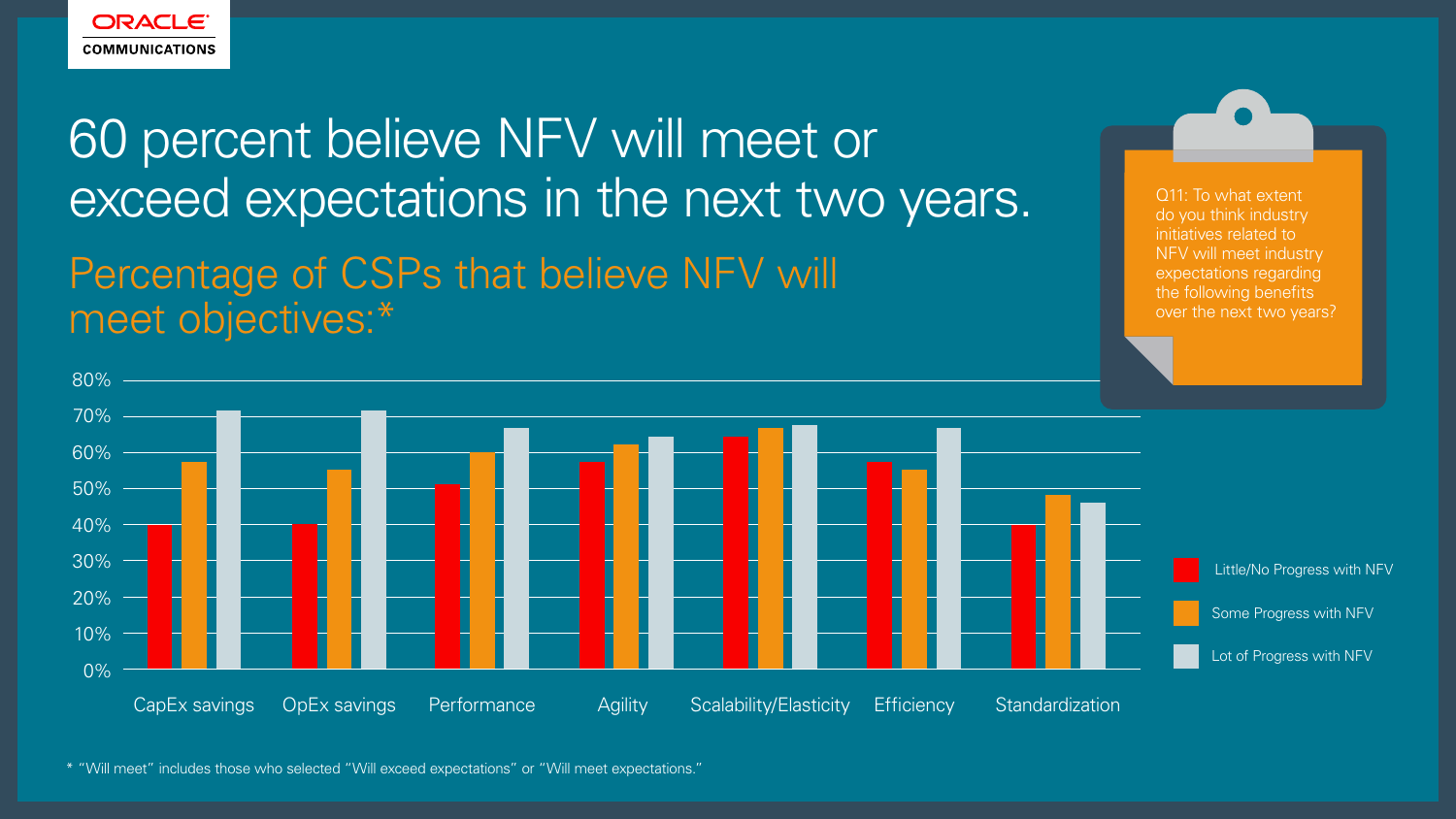

## Two-thirds have made noteworthy progress with NFV; they also see the most promise with a communications cloud.

your company made regarding NFV infrastructure deployment?

> A lot of progress—19% Some progress—47%

Q20: Please indicate whether you agree or disagree with the following statements: "Implementing a communications cloud could simplify my company's operations, speed time to market, and reduce overall effort."

### Q10: How much progress has **Progress With NFV**



Of those with "Some" or "A lot" of NFV progress,

77%

agree a communications cloud could simplify operations, speed time to market, and reduce overall effort.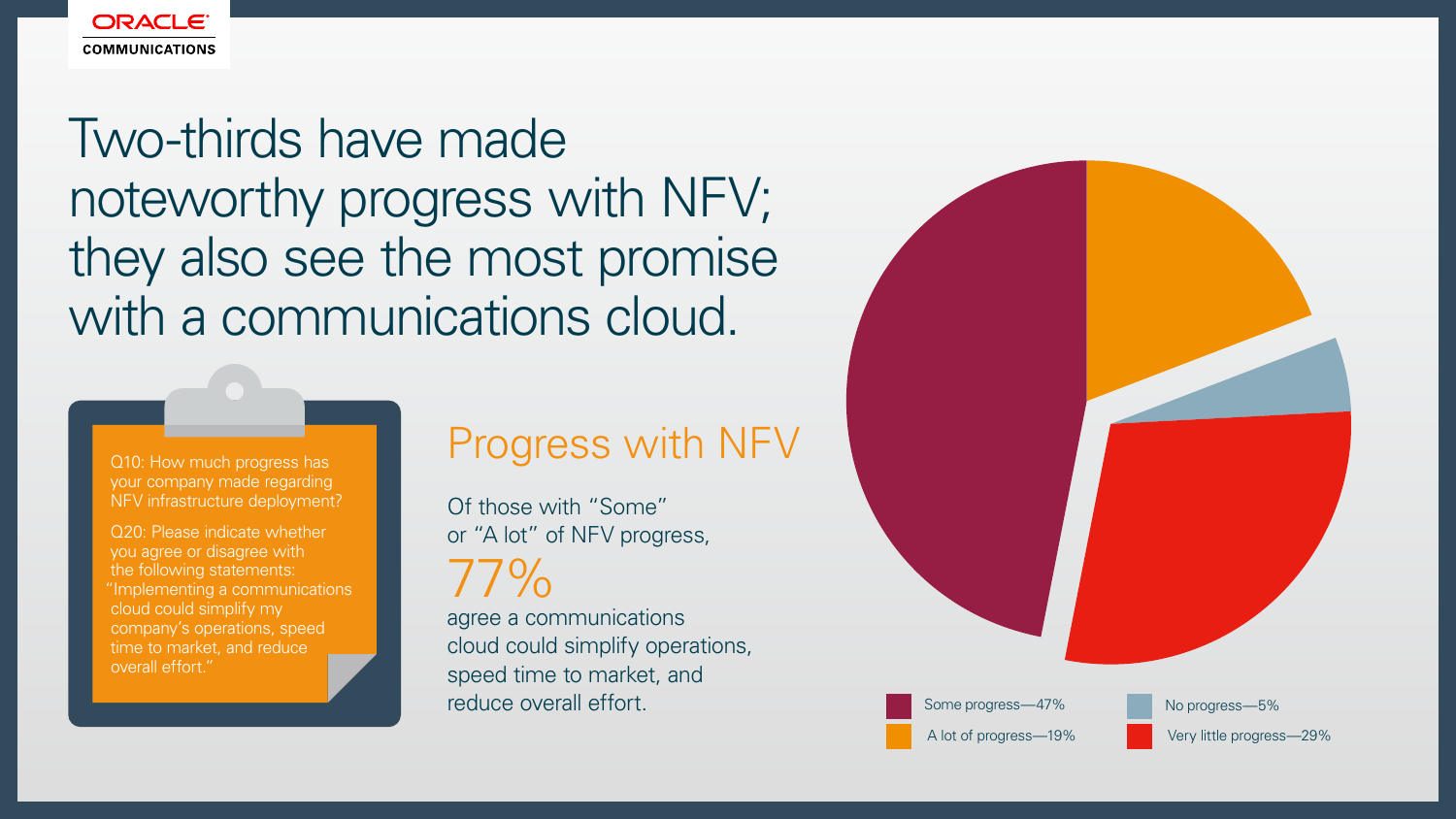

Many are willing to pay a premium to control their own infrastructure, even though the perceived benefits of the cloud are largely the same in key areas.

### Cost of NFV versus the cloud:

believe NFV public- and private-

cloud infrastructures are more or less the same or similar in performance, security, and agility.

understand they will pay more for private, operator-controlled infrastructure versus the public cloud.



Q14: How do you think operator-owned NFV infrastructure should compare with web-scale public-cloud providers in terms of cost to provide equivalent services?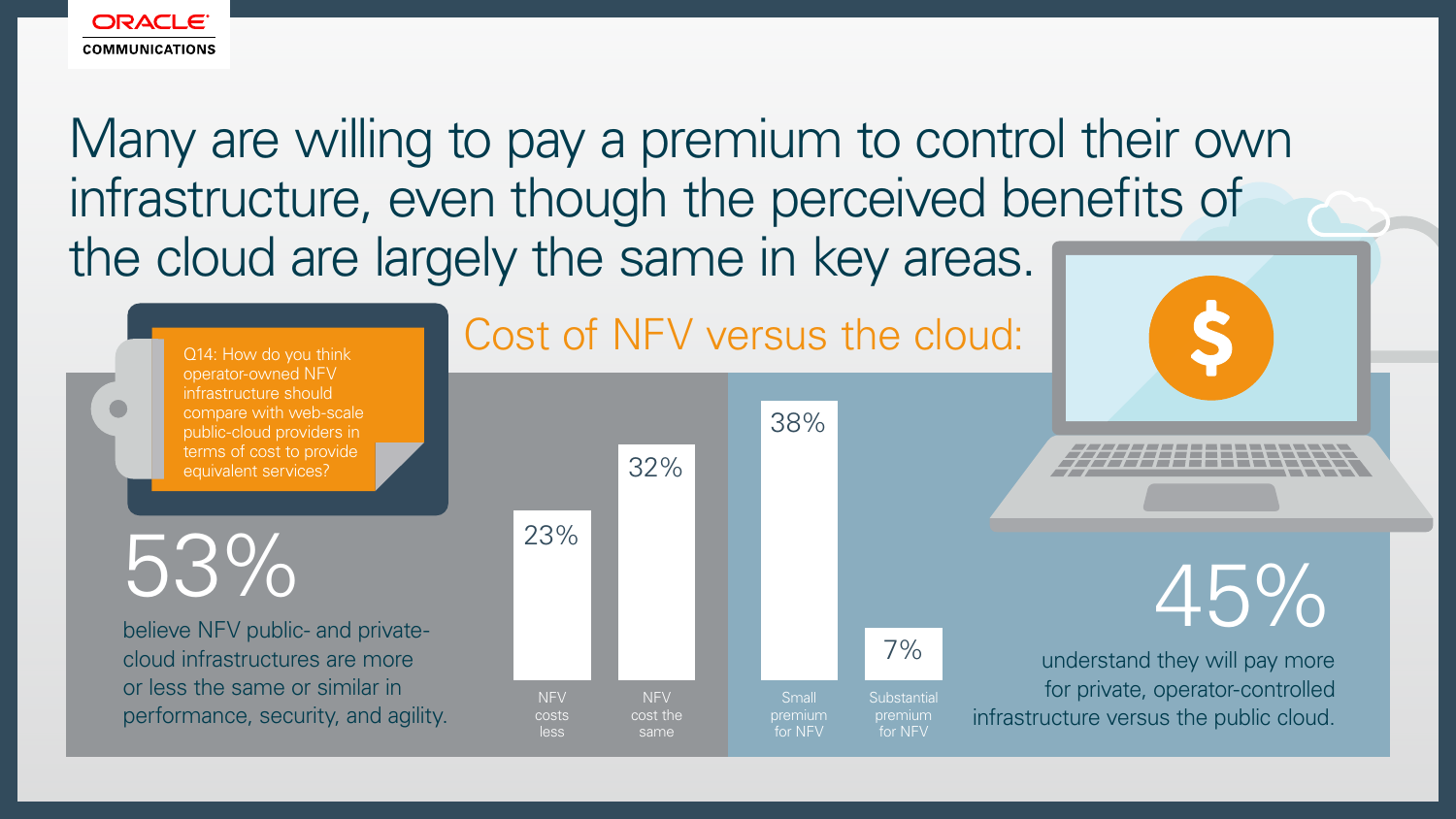

CSPs plan to stay the course with NFV; many see an opportunity to accelerate the use of cloud services.

Network evolution plans:

Q12: If NFV fails to sufficiently meet industry objectives over the next two years, which of the following outcomes do you think is most likely for network evolution?

44% Accelerate use of communications cloud services

39% Continue to invest in NFV

17% Fall back to traditional network architectures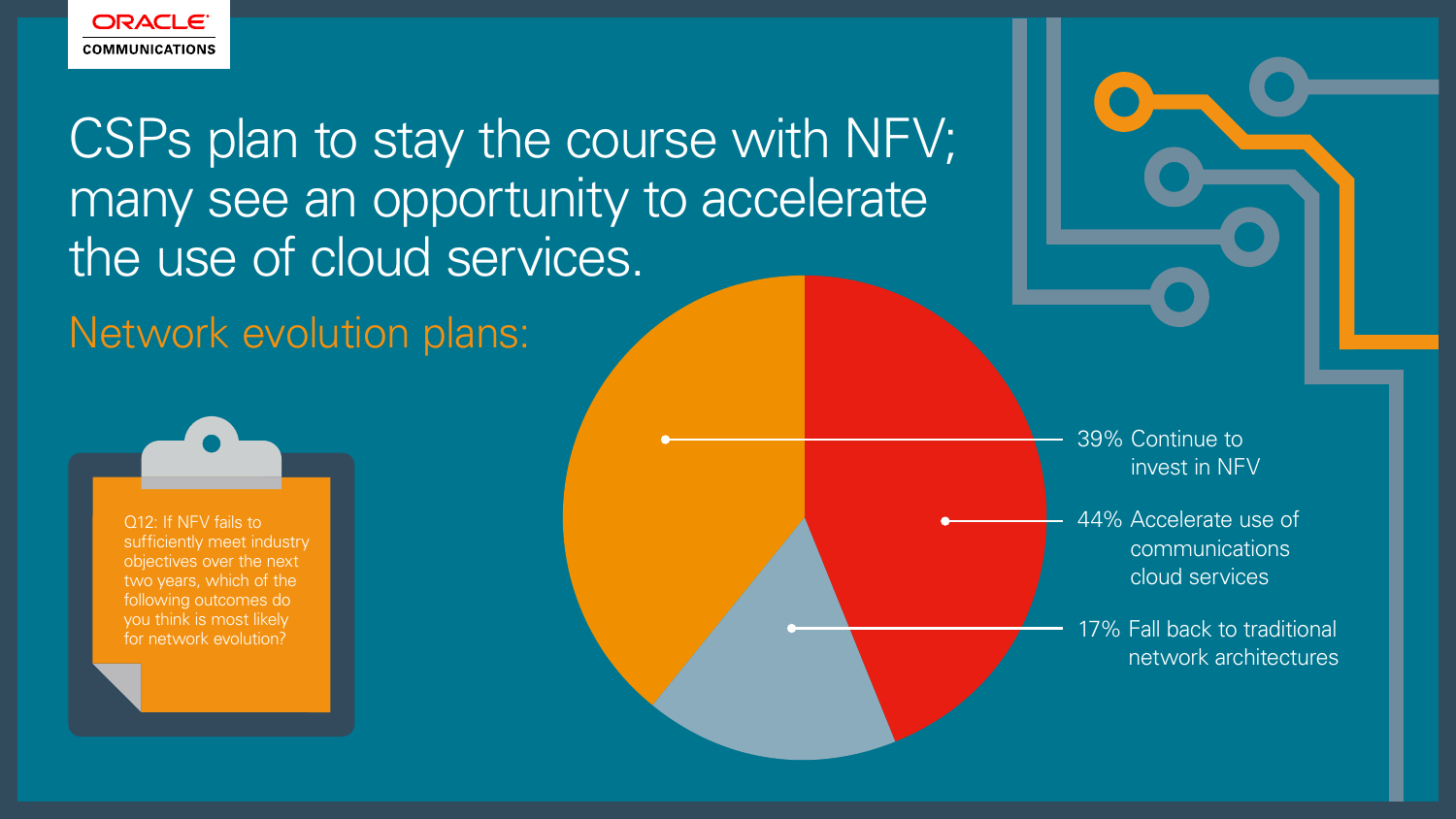

# VNFs must have the following characteristics:\* Strong recognition that network-focused objectives require cloud-native architectures.

Q17: To what extent do you agree or disagree that your company's virtualized network functions (VNFs) must have the following characteristics to meet your business objectives?

| Connected                             |     |     |     |     |     |                         |
|---------------------------------------|-----|-----|-----|-----|-----|-------------------------|
| Orchestrated                          |     |     |     |     |     |                         |
| Multitenant-capable                   |     |     |     |     |     |                         |
| Web-scalable                          |     |     |     |     |     |                         |
| <b>Built using microservices</b>      |     |     |     |     |     | Stro                    |
| Stateless or state-efficient          |     |     |     |     |     | characte<br>found in cl |
| Implemented via DevOps                |     |     |     |     |     |                         |
| <b>Built on XaaS licensing models</b> |     |     |     |     |     |                         |
| $0\%$<br>10%<br>20%<br>30%            | 40% | 50% | 60% | 70% | 80% | 90%                     |

Strong preference for characteristics most commonly und in cloud-native architectures.

|  | 90% |
|--|-----|
|  |     |

\* Includes respondents who chose "Strongly Agree" or "Agree."

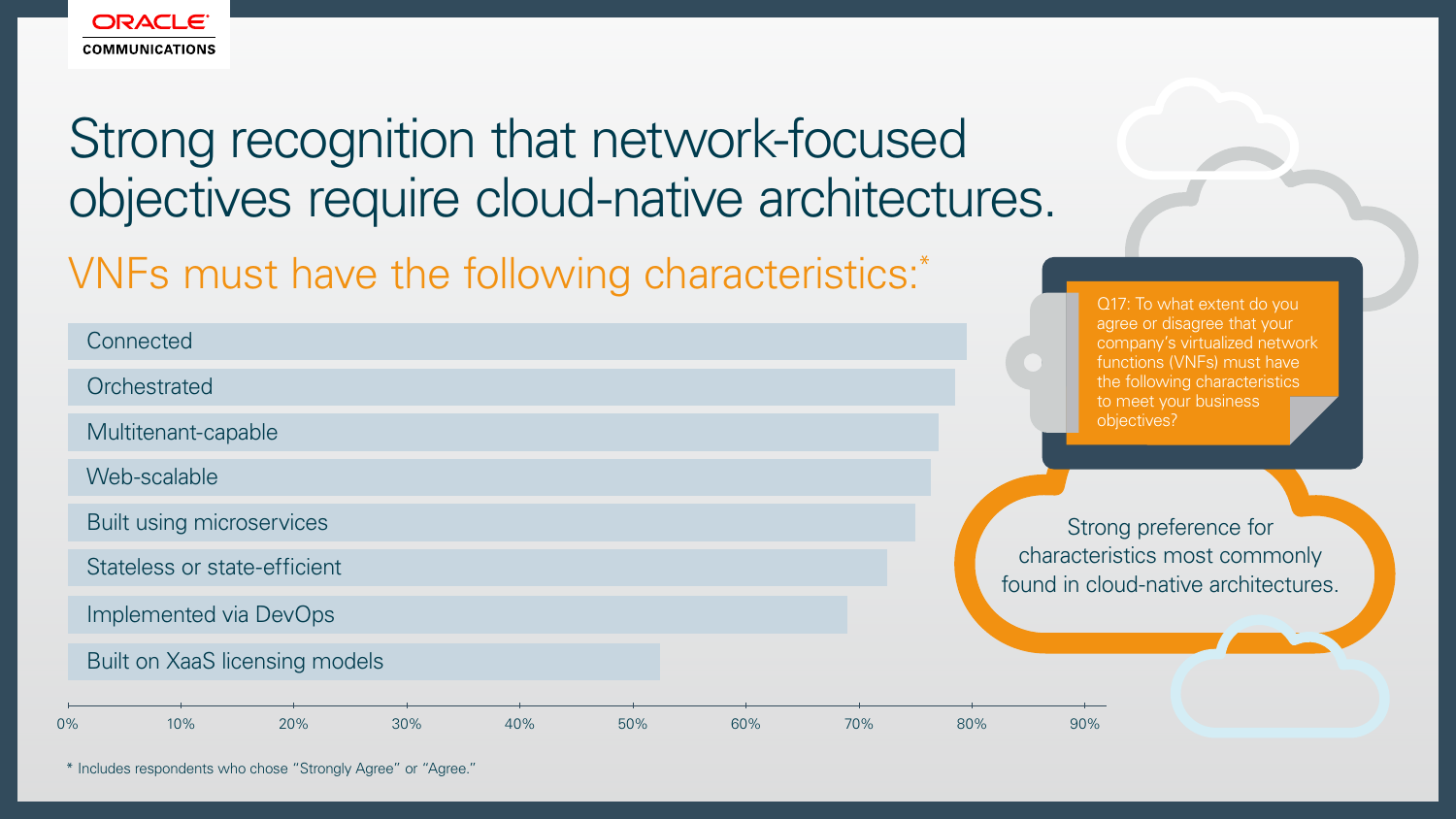Share market leadership Strong competitor Not a market leader Clear market leader

Q9: Please rank the importance of the following potential opportunities for your company to maintain or improve its competitive position  $(1 = \text{most important opportunity}).$ 

Q6: Which of the following best describes your company's market share position?



Market share position: Leading CSPs see cloud as an opportunity to maintain or improve their market position while providing internal value. 5%

Q20a: Please indicate whether you agree or disagree with the following statements: "Implementing a communications cloud could simplify my company's operations, speed time to market, and reduce overall effort."

45%

24%

26%

### #2 Potential opportunity

to maintain/improve competitive position is "use a communications cloud service."

71% believe cloud could simplify operations, speed time to market, and reduce overall effort.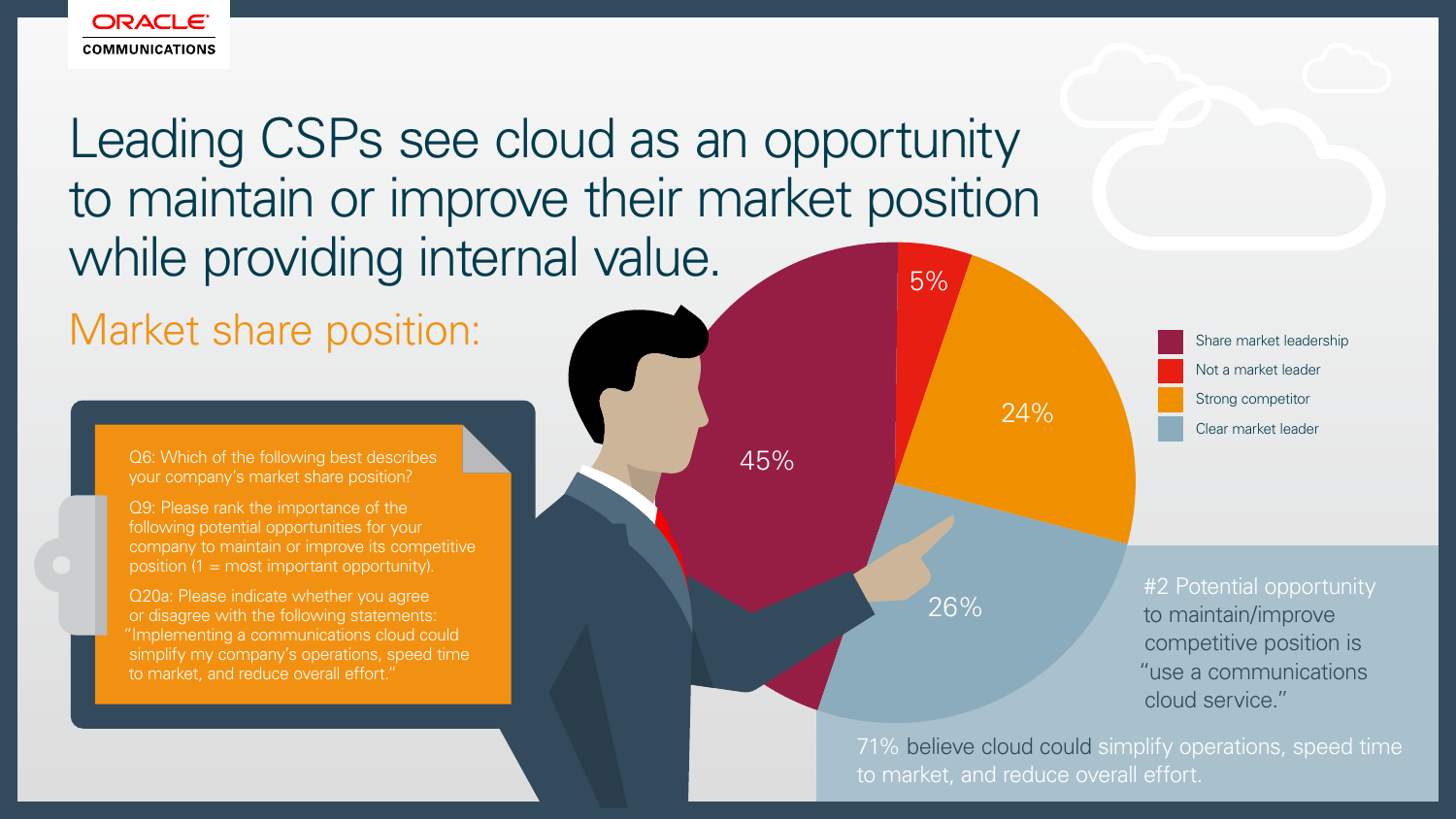

But they are still a bit uncomfortable relinquishing control and feel hindered by legacy systems.

> No opinion Agree **Disagree**

want to embrace communications cloud services but feel hindered by the risks of replacing legacy systems.

prefer to have control over hardware/ software, even if it's not as flexible and agile.

Q20: Please indicate whether you agree or disagree with the following statements: "My company prefers to have control over our hardware/ software, even if it's not as flexible and agile", "We want to embrace communications cloud services but feel hindered by the risks of replacing legacy systems."

# 53%

# 59%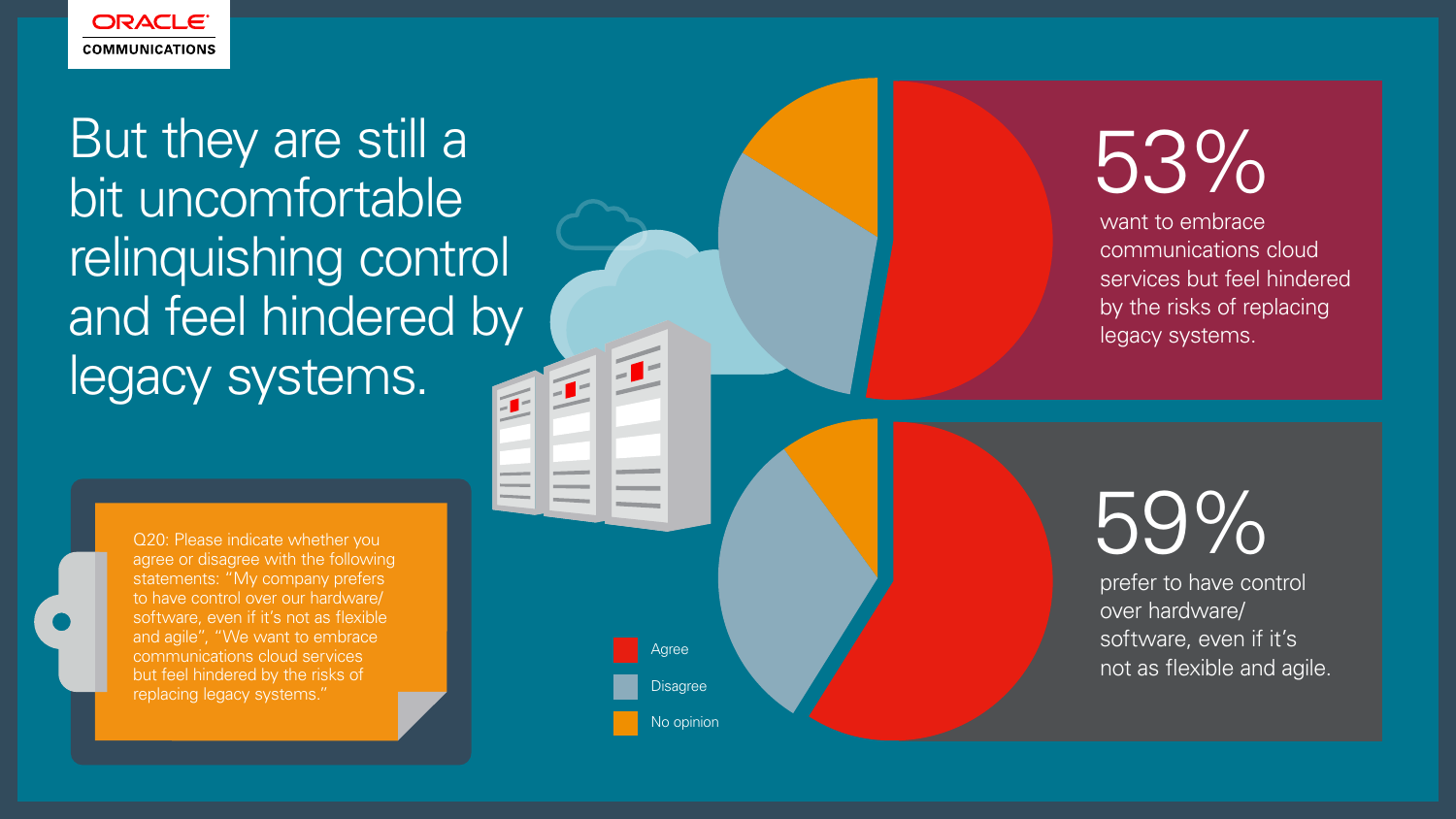

## The cloud can simplify operations and speed time to market, but many challenges are still nontechnical in nature

Q20: Please indicate whether you agree or disagree with the following statements: "Implementing a communications cloud could simplify my company's operations, speed time to market, and reduce overall effort, "My company is confident we have the right people with the right skills necessary for embracing the communications cloud", "The most challenging hurdles to migrating to the communications cloud are nontechnical in nature."

agree a communications cloud could simplify operations, speed time to market, and reduce overall effort.

agree their company is confident they have the right people to embrace the communications cloud.

agree that the communications cloud's most challenging hurdles are nontechnical in nature.

71% 63% 51%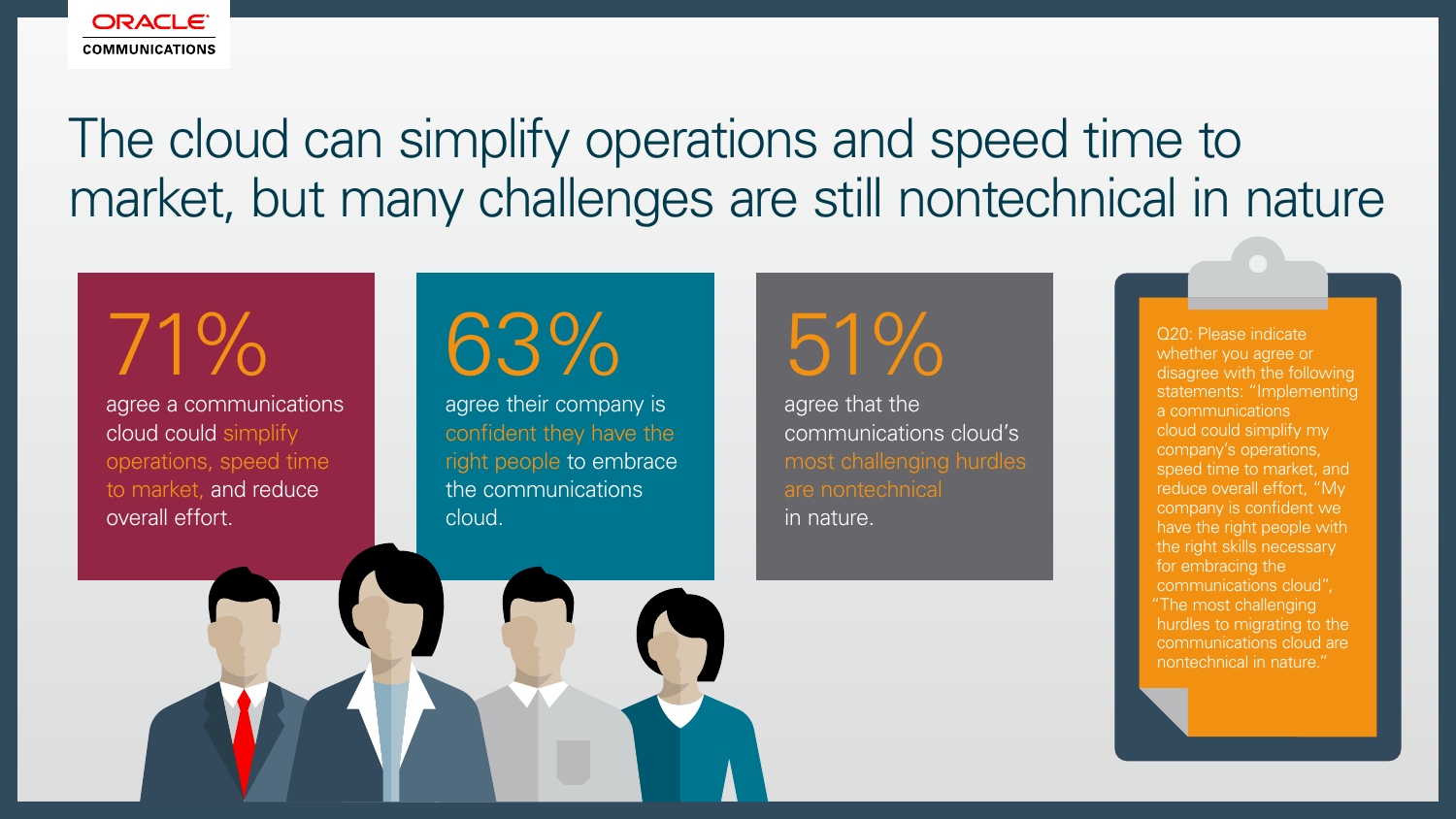

## More than half believe privacy, security, and regulatory requirements can be achieved within three years.

# 56% disagree:

Q20h: Please indicate whether you agree or disagree with the following statements: "We won't implement a communications cloud in the next three years; privacy, security, and regulatory requirements make it too risky."



"We won't implement a communications cloud in the next three years; privacy, security, and regulatory requirements make it too risky."

Disagree No opinion

### Respondent Job Roles

| <b>Corporate Leadership</b> | $14\%$ |
|-----------------------------|--------|
| <b>Technical Executive</b>  | 20%    |
| Engineering                 | $26\%$ |
| Network/IT Ops              | 25%    |
| <b>Business/Other</b>       | 15%    |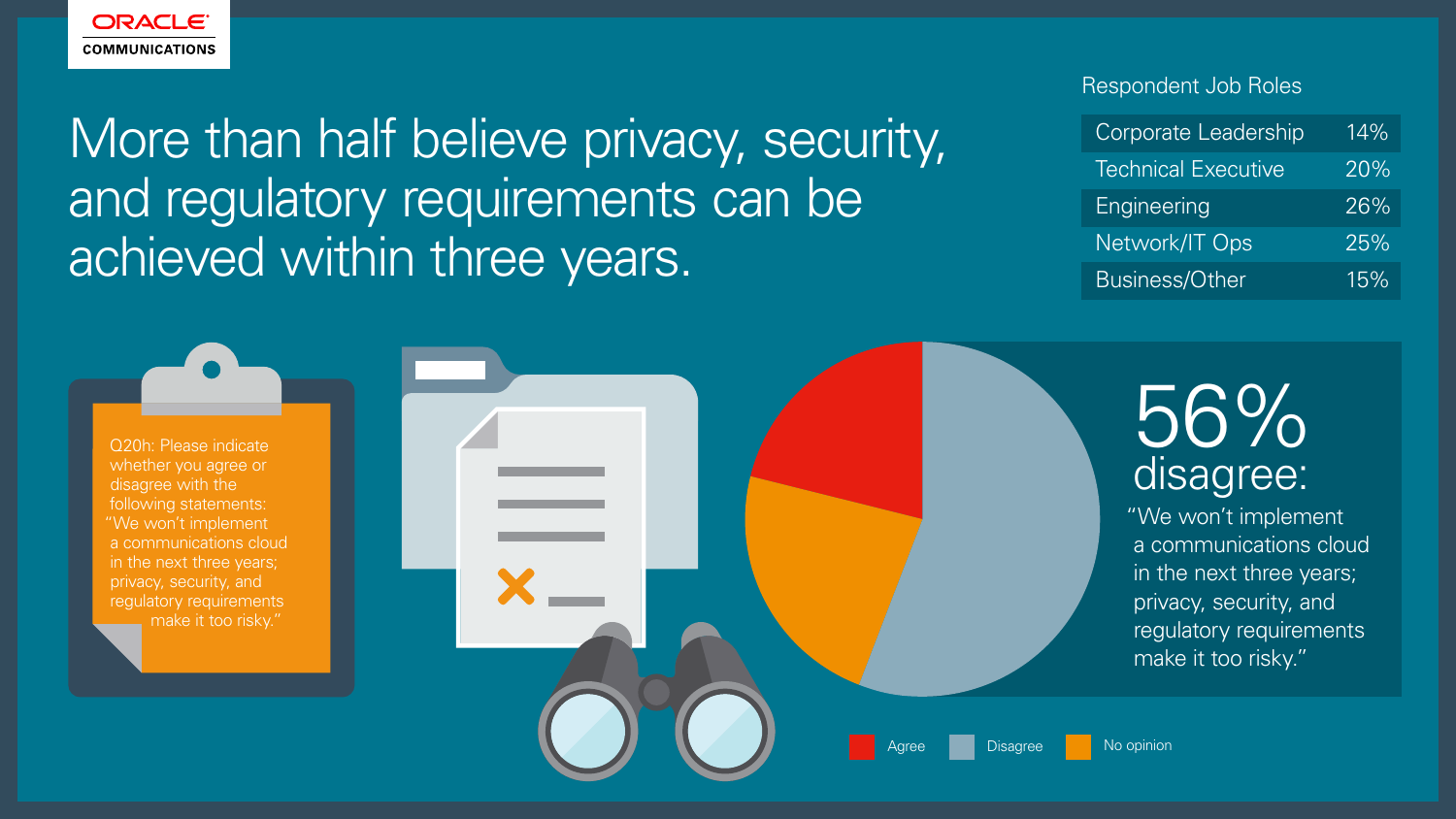Q20d: Please indicate whether you agree or disagree with the following statements: "My company prefers to select vendors that are currently deployed, even if that means forgoing the potential benefits that new vendors might offer."



# 40%

will not consider new vendor partners even if they forgo some benefits.



### CSPs are evenly split about which vendors they will consider for cloud solutions. Cloud vendors under consideration:

will consider new kinds of vendor partner for cloud solutions.



Disagree **No opinion**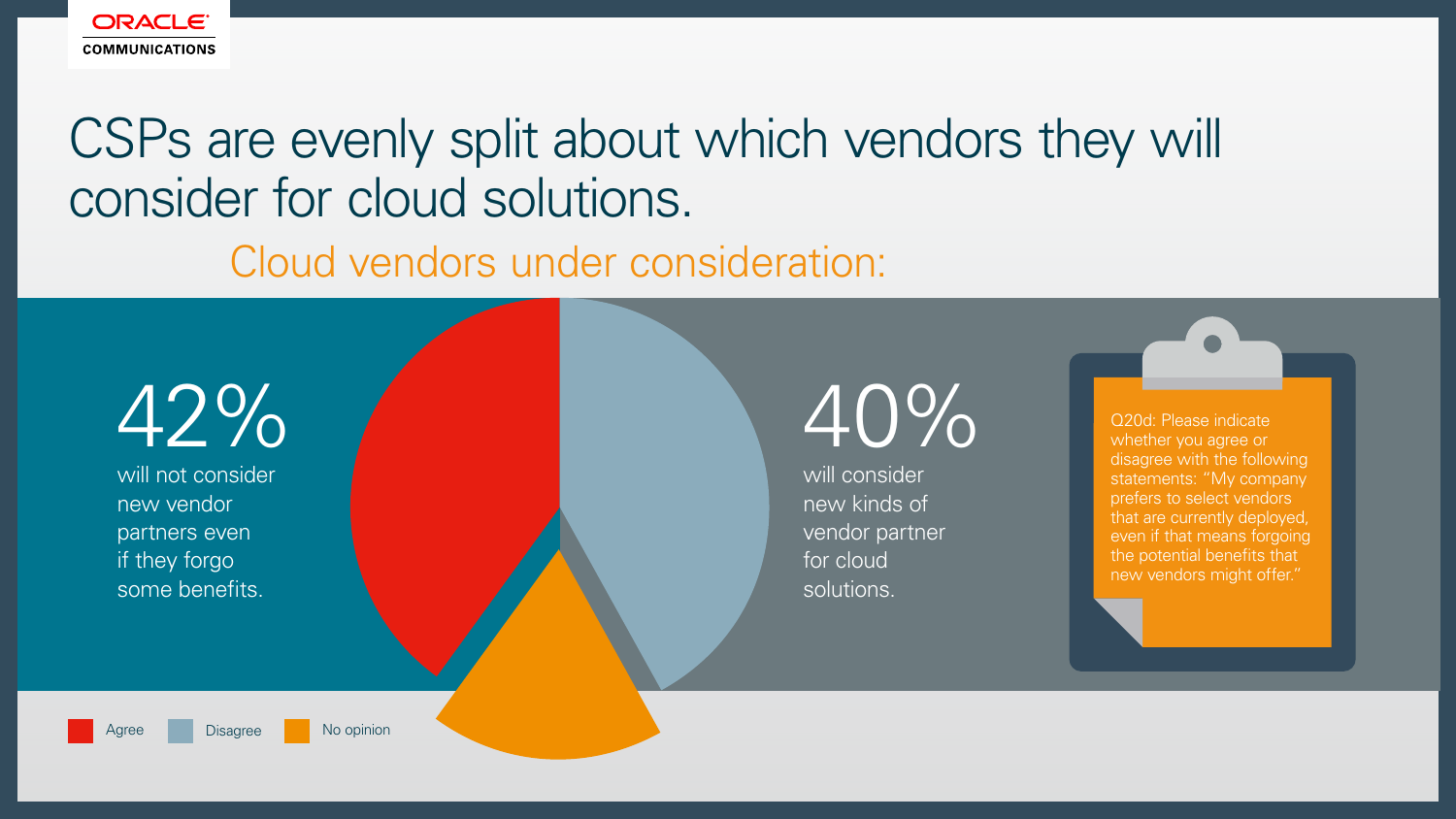

# CSPs see quality and cost as table-stakes but expect much more from their cloud vendors.

(Capabilities, scalability, performance, reliability)



(APIs, integration, interoperability, ecosystem)

(CapEx, OpEx, TCO)

Reduce Cost #2

Connectivity **Simplification And Added** Vision #5

**Reduce** Risk #3

(Saves time, reduces effort, avoids hassles) (Security, privacy, regulatory)



(Roadmap, story, leadership, innovation)

# #4





Q18: Please rank the following criteria when selecting a communications cloud vendor  $(1 = \text{most})$ important).

# #1<br>Quality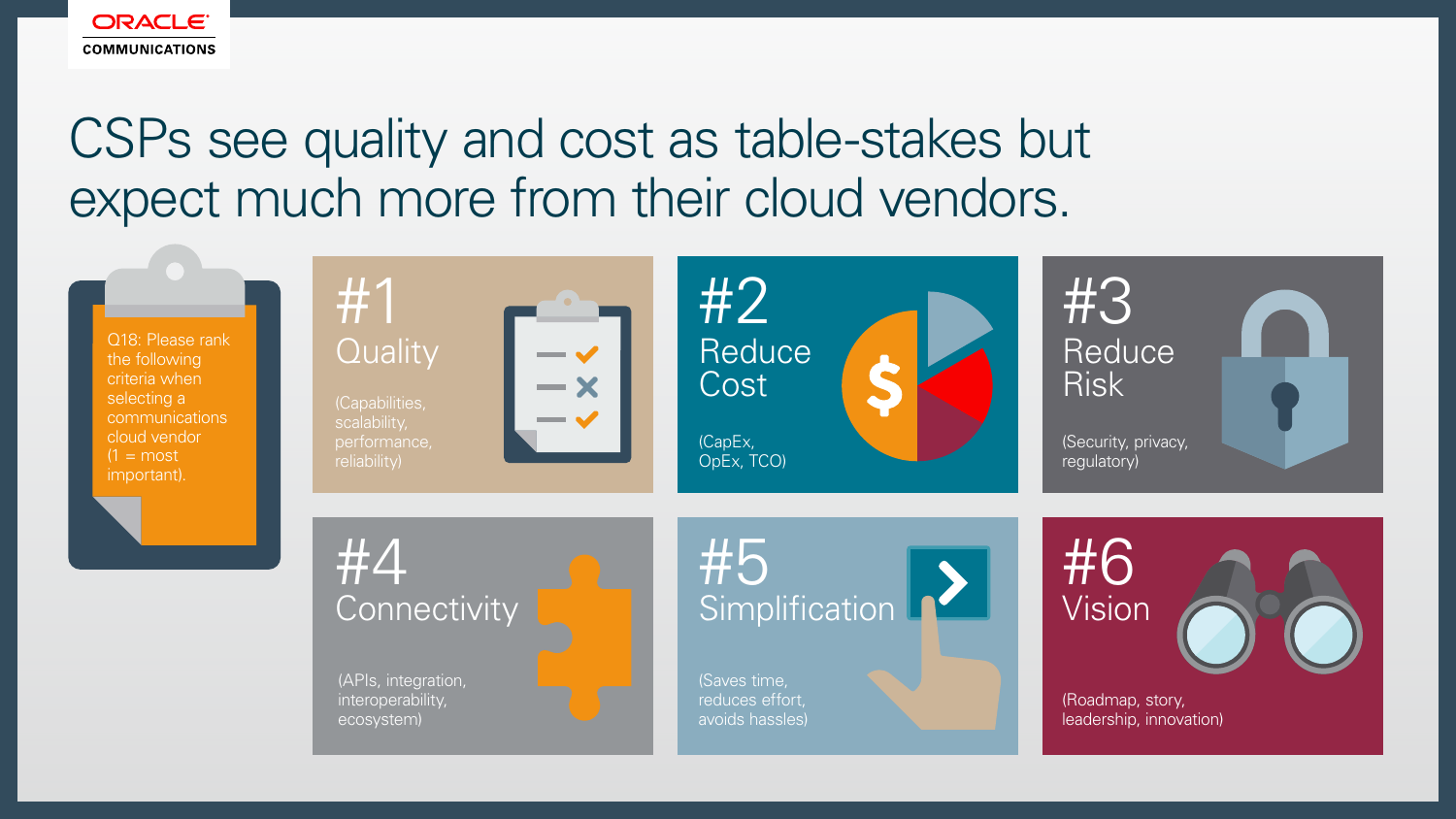

CSPs are looking for more than just technical capabilities from vendors; they want information and expertise.





agree or disagree with the following statements: "It is more important for a communications cloud supplier to provide access to information and expertise than to have the best technical capabilities."

It's more important for a cloud supplier to provide access to information/expertise than to have the best technical capabilities.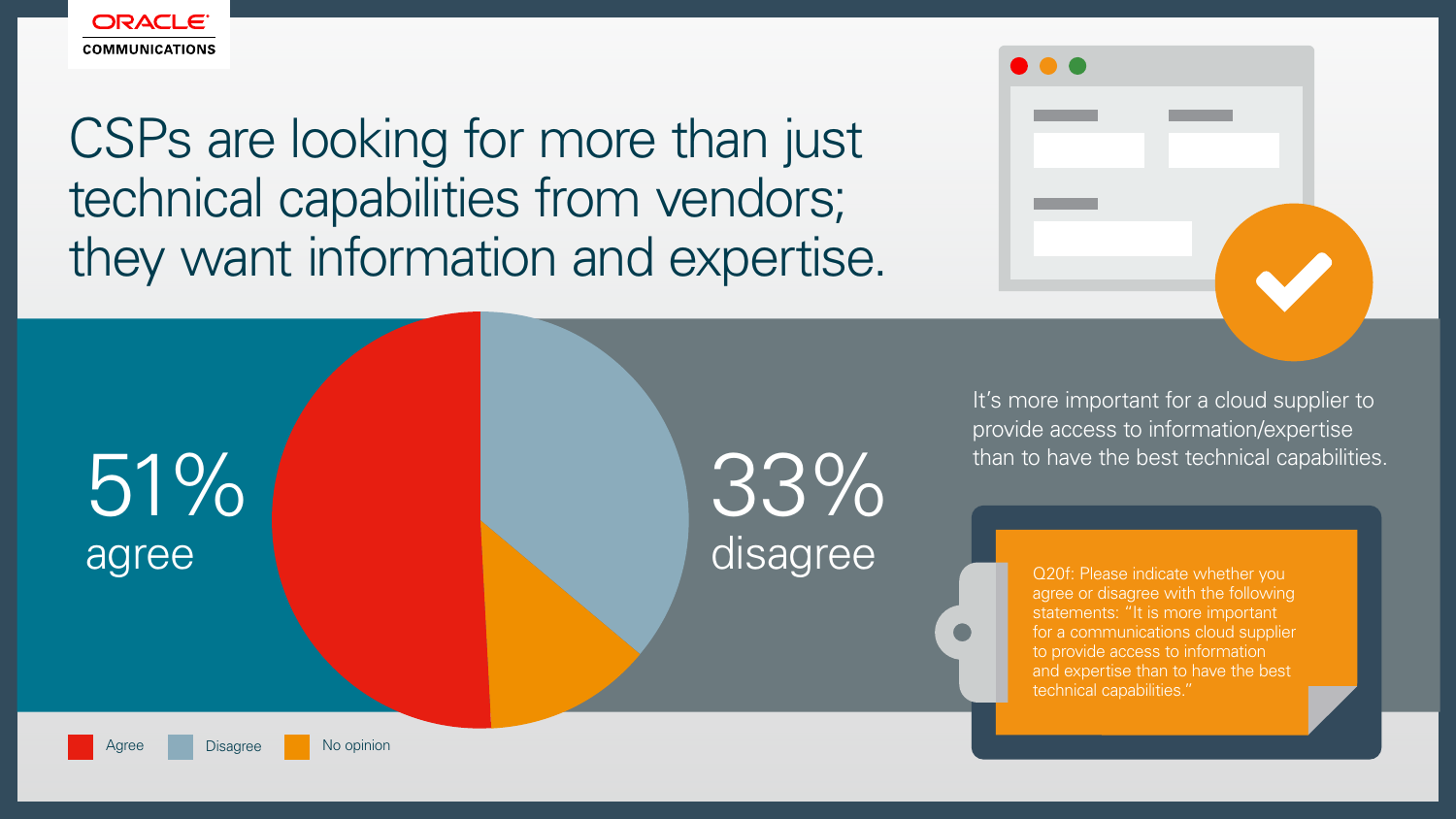

# Our take.

### Cloud adoption continues to accelerate:

To be able to compete in the NOW Economy, CSP adoption of the communications cloud services will be key. Expected benefits include simplified operations and faster time to market for new services. CSPs are looking to vendor partners to help manage nontechnical risks including staffing, culture, organizational design, and process/workflow design.

### The path to the cloud includes NFV:

Many CSPs see NFV as a step to the communications cloud. CSPs will continue to press forward with NFV investments if positive results are forthcoming, but remain open to other approaches. They insist on cloud-native VNFs to ensure scalability and performance benefits.

### Customer experience is paramount:

The customer has more influence than ever. CX remains a big challenge, but in the cloud it is also a first-tier opportunity to improve CSPs' competitive position. CSPs should double down on CX in the cloud to pave the way for network investments in order to deliver the NOW Economy platform.